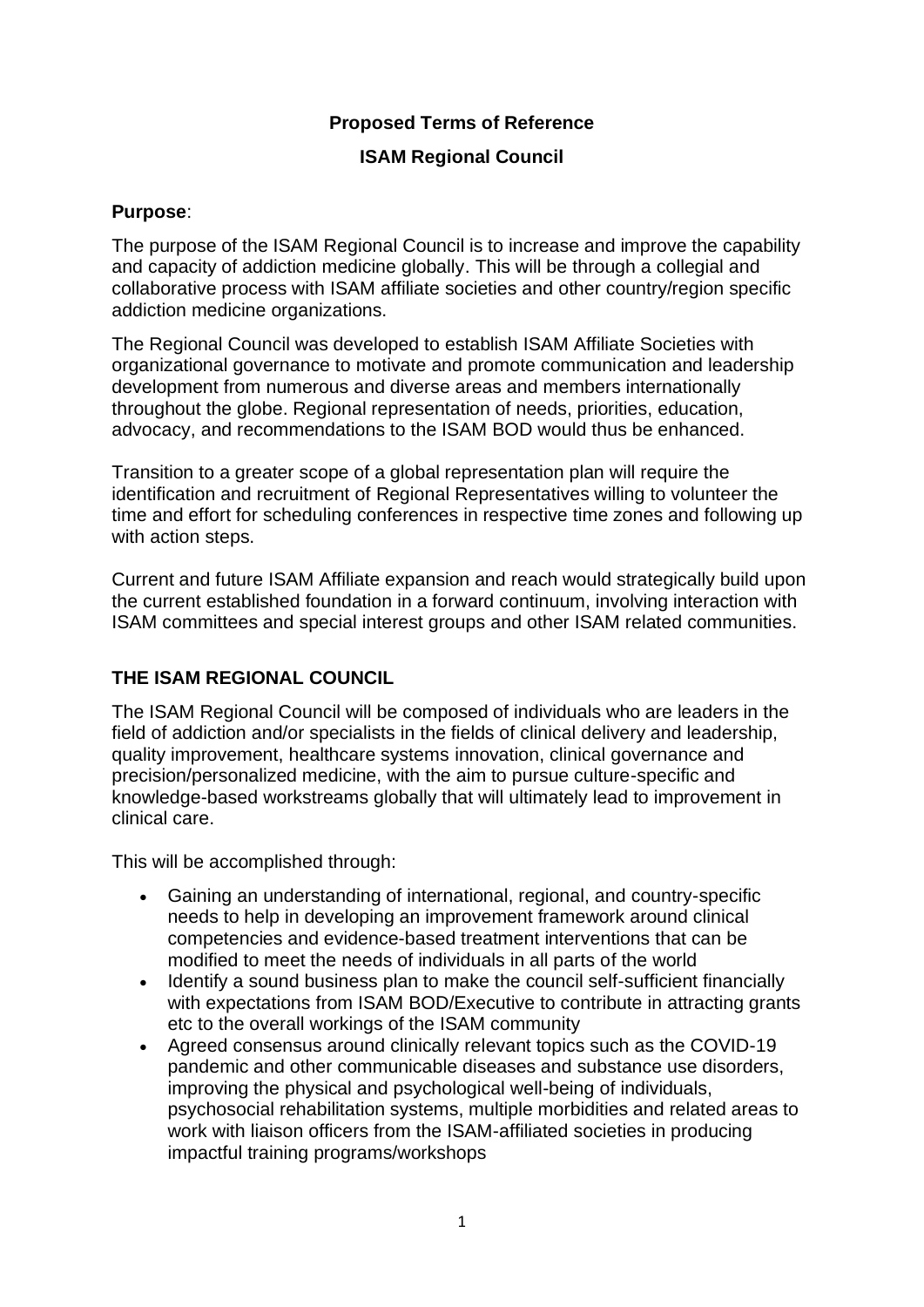- Preparation and facilitation of informed educational/training/conference activities and materials (perhaps in different languages)
- Nominations on a 3 yearly basis for Fellowship status to ISAM members

### **THE REGIONS**

The framework for the ISAM Council will try to reflect the both spheres of influence and geographical regions. Initially it is proposed that this will consist of the10 regions listed below. Included also are examples of the current ISAM affiliated societies/organizations that fit into this regional framework:

- Europe Western (e.g., EUROPAD, Iceland, Netherlands, Greece, Switzerland, Malta
- Europe Eastern (n1o examples)
- Americas: North (e.g., USA, Canada)
- Americas: Central and Caribbean (no examples)
- Americas: South (e.g. Argentina)
- Asia East (e.g., Japan, South Korea, Indonesia,)
- Asia West (India,,)
- Middle East, Eastern Mediterranean and North Africa (e.g., UAE, Egypt, Iran, Israel, GCC)
- Oceania: (e.g., Australia, New Zealand)
- Sub-Saharan Africa (no examples)

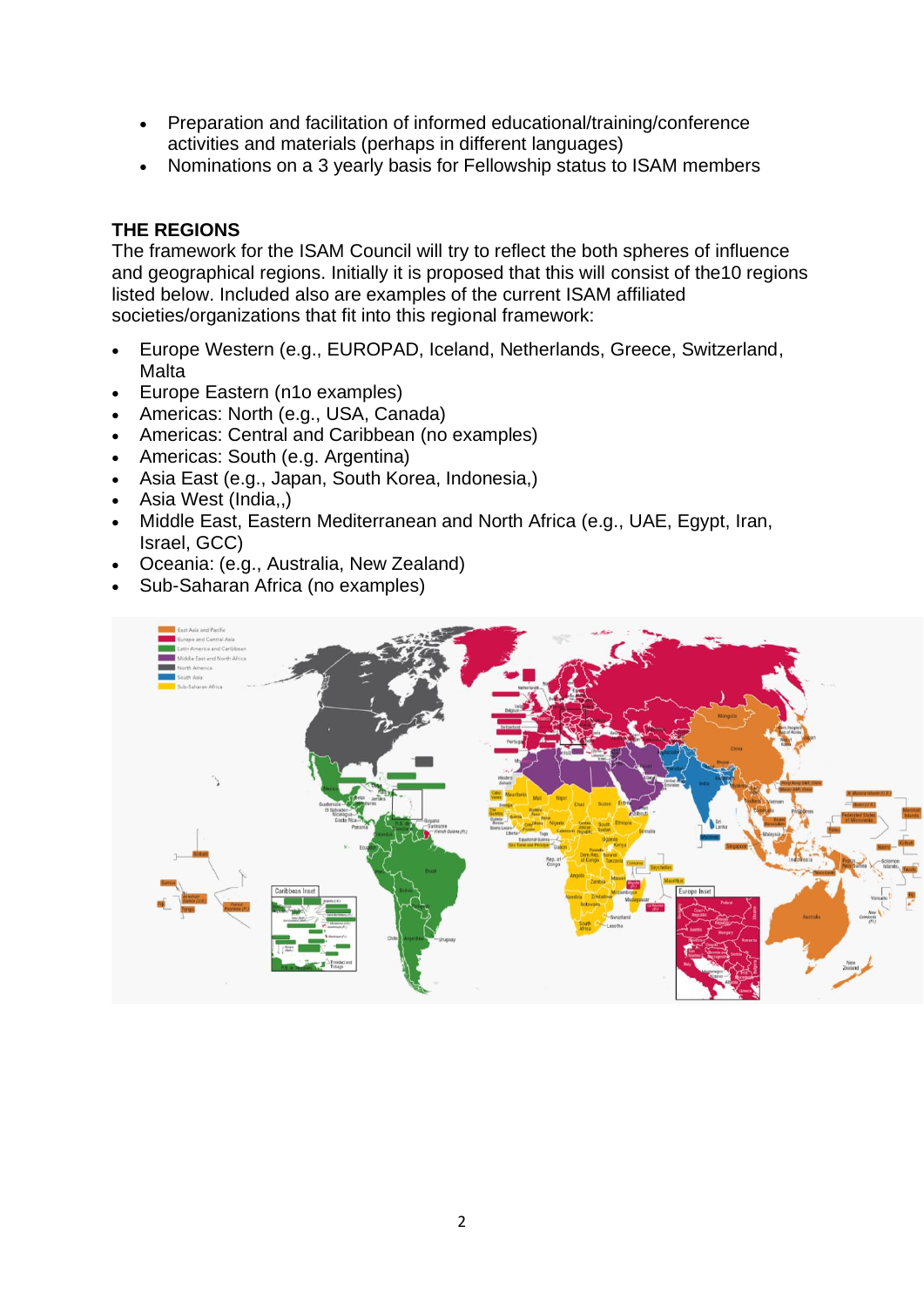# **COUNCIL MEMBERSHIP AND PROCEDURES**

# **Membership:**

The ISAM Regional Council will consist of (1) **2 Regional Council co-chairs**, (2) **10 ISAM Regional Representatives** and (3) **linked ISAM members.**

- It is expected that all members operate in accordance with ISAM mission, values, goals, and policies
- Members are expected and asked to commit to participating in an active and productive manner.
- Members shall be fully paid ISAM members
- ISAM Regional Council members will be involved, on ad hoc basis, in face-toface ISAM regional and international meetings, international workshops organized by UN and other agencies, and meetings/webinairs organized by ISAM Affiliated Societies/Organisations and/or virtual equivalents with expectations that they provide their time and expertise without expecting financial benefits

# **(1) ISAM Regional Council co-chairs**

- The ISAM Regional Council's co-chairs should be registered and active ISAM members.
- *It is desirable but not essential that one of the co-chairs is a present or past member of the ISAM Board of Directors*
- If necessary, co-chairs will be invited to the quarterly BOD conference call.
- The two ISAM Regional Council co-chairs will be elected every 3 years through a fair and open election organized by ISAM office, *with opportunities to extend this position for another term. No co-chair can extend his/her term after the maximum period of 6 years in that position.*
- ISAM Regional Council co-chair nominees will be recommended by the ISAM Regional Council and approved (or rejected) by the ISAM BOD.

# **(2) Regional Representatives**

- Regional representatives will be selected from members of the ISAM BOD, ISAM Past President Council, ISAM Committees, ISAM Special Interest Groups, ISAM NeXT and ISAM current Affiliated Societies/Organisations
- Nominations will be submitted to the ISAM Regional Council for submission and preparation to ISAM BOD which will approve (or not) these nominations.
- Nominations need to show sound regional professional affiliation, influence and reputation.
- All regional representatives need to be registered and active ISAM members
- Regional representative positions are reviewed every 3 years by the ISAM BOD.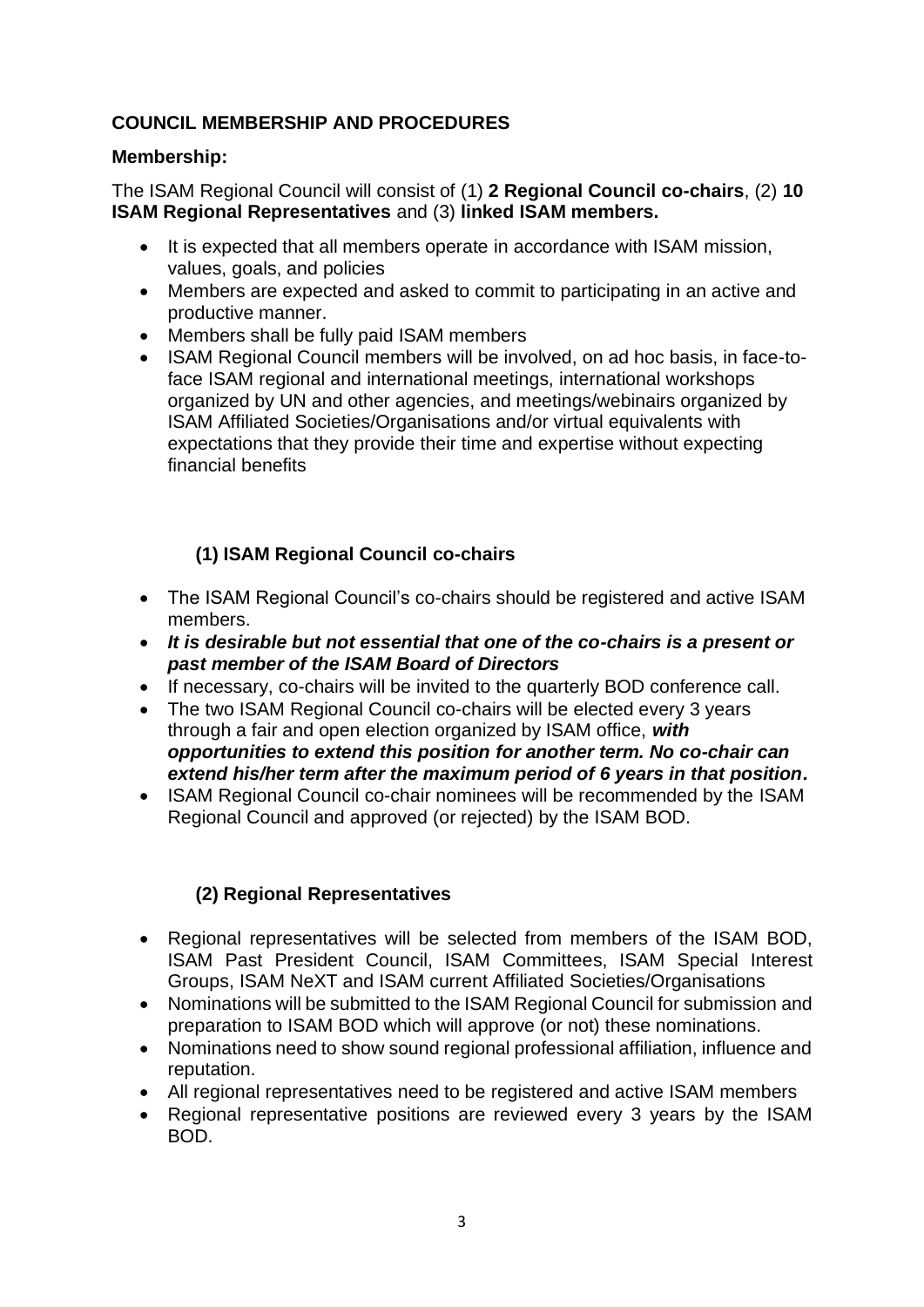This ensures that regional, national and/or multinational affiliate societies will have representatives from all the 10 identified **core regions,** (either through affiliated societies/organizations representatives and/or individual international credentials), will form part of the ISAM Regional Council.

# **(3) Linked ISAM Regional Council Members**

- ISAM Membership, ISAM NeXT, ISAM Communications, ISAM Training, ISAM Education and ISAM Finance Committee Chairs and/or delegated authorities of the said committees will be included in the ISAM Regional Council if and when necessary, as those respective areas interface with regional activities
- *ISAM Immediate Past President will be the 'resident' member of the ISAM Regional Council and will act as a link between this ISAM Regional Council and ISAM BOD /Executive Group*

# **Support:**

• The ISAM Regional Council similar to ISAM BOD approved committees and SIG have notional support from the ISAM office with the expectations that the Council will set up its own secretariat based on a sound financial plan and attraction of new resources

### **Frequency of Meetings:**

- The ISAM Regional Council will meet at least once "in person," coincident with the annual ISAM scientific meeting.
- Quarterly conference calls for both Eastern and Western hemispheres will be held with workgroups identified to follow-up in the interim with assigned and/or agreed tasks
- Additional meetings will also be held via telephone (teleconference), Skype, Zoom (or equivalent), webinars and/or electronic mail (e-mail) as the need arises.
- All meetings need to have recorded minutes which are then reported to the ISAM BOD on a regular basis for consideration and if needed approval

### **Decision Making Process:**

This will ideally be conducted through a consensus process. In exceptional circumstances when a consensus is unachievable, decisions will be decided by a majority vote.